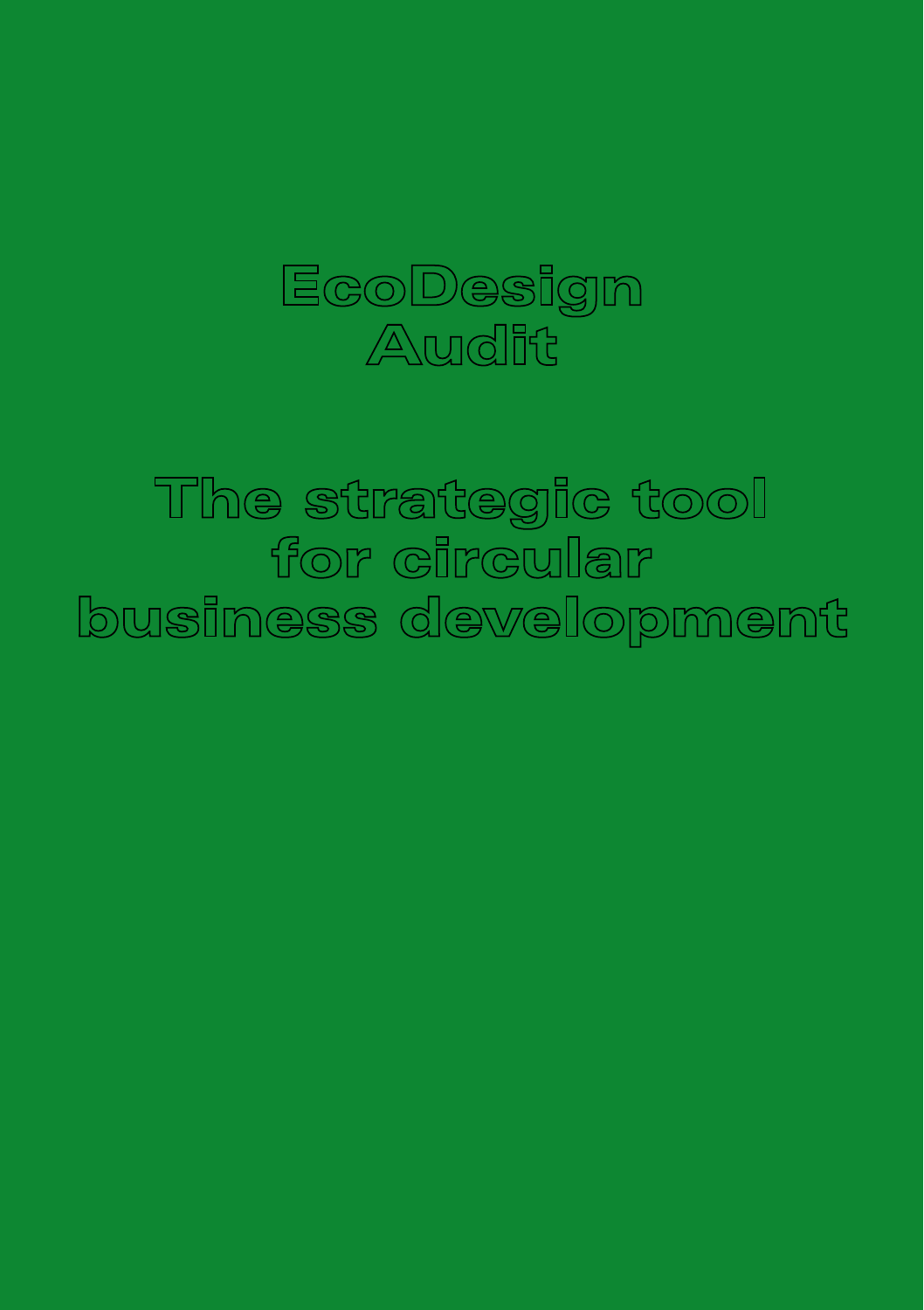## EcoDesign Audit

The strategic tool for circular business development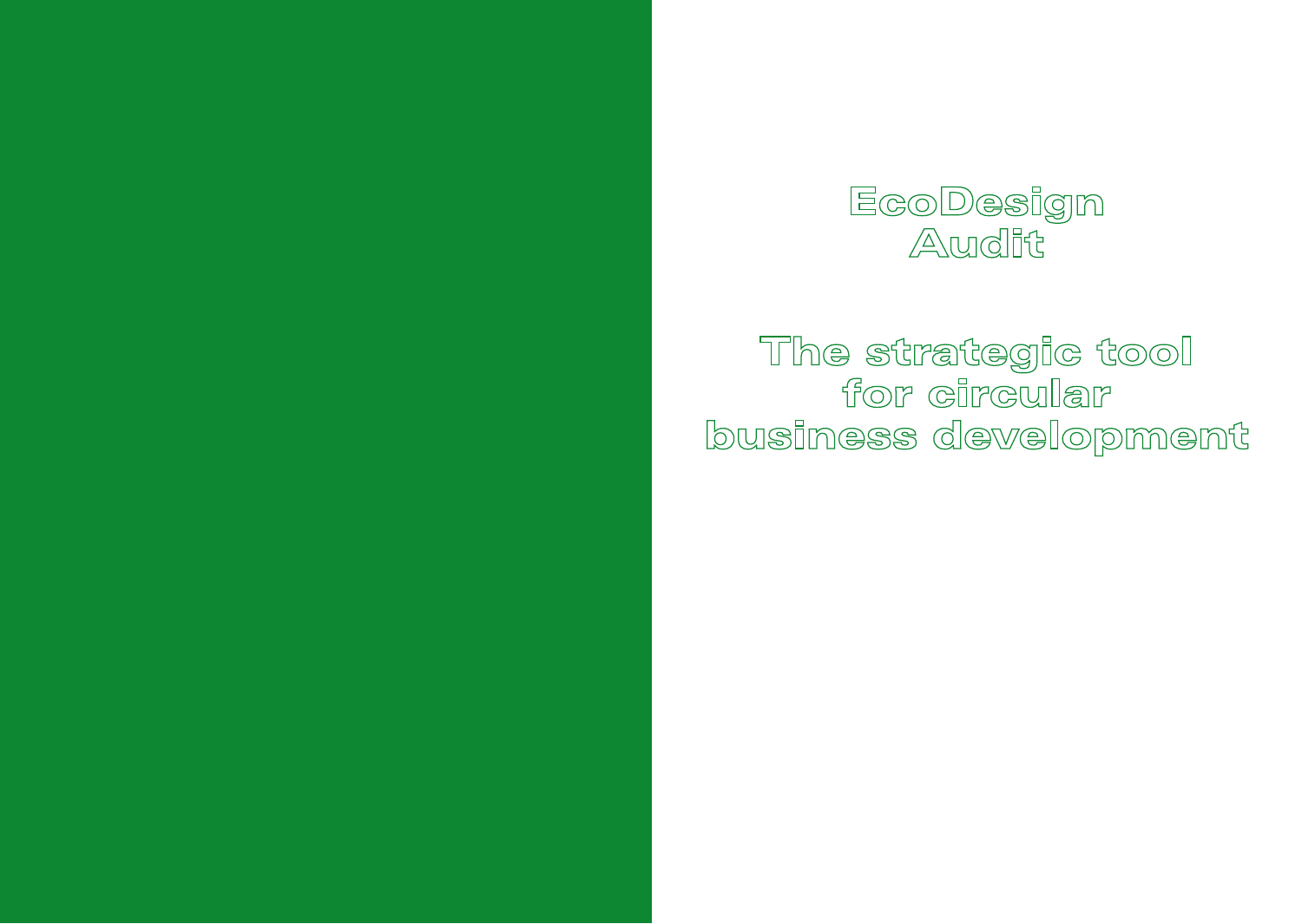## Contents

- [Introduction](#page-3-0)
- [Why EcoDesign Audit?](#page-4-0)
- [What is it? Who is it for?](#page-4-0)
- [Outcomes](#page-5-0)
- 13 EcoDesign Audit how?
- [Phase 1. Preparatory work](#page-6-0)
- [Phase 2. Performing the assessments](#page-7-0)
- [A. Organizational design capacity assessment](#page-7-0)
- [B. Circular design assessment](#page-8-0)
- [Phase 3. Reporting results](#page-10-0)
- [The auditor](#page-11-0)
- [Confidentiality](#page-11-0)
- [Afterword](#page-11-0)
- [Appendix 1. List of background information](#page-12-0)
- [Appendix 2. Capacity assessment template](#page-12-0)
- [Appendix 3. Circular design assessment template](#page-14-0)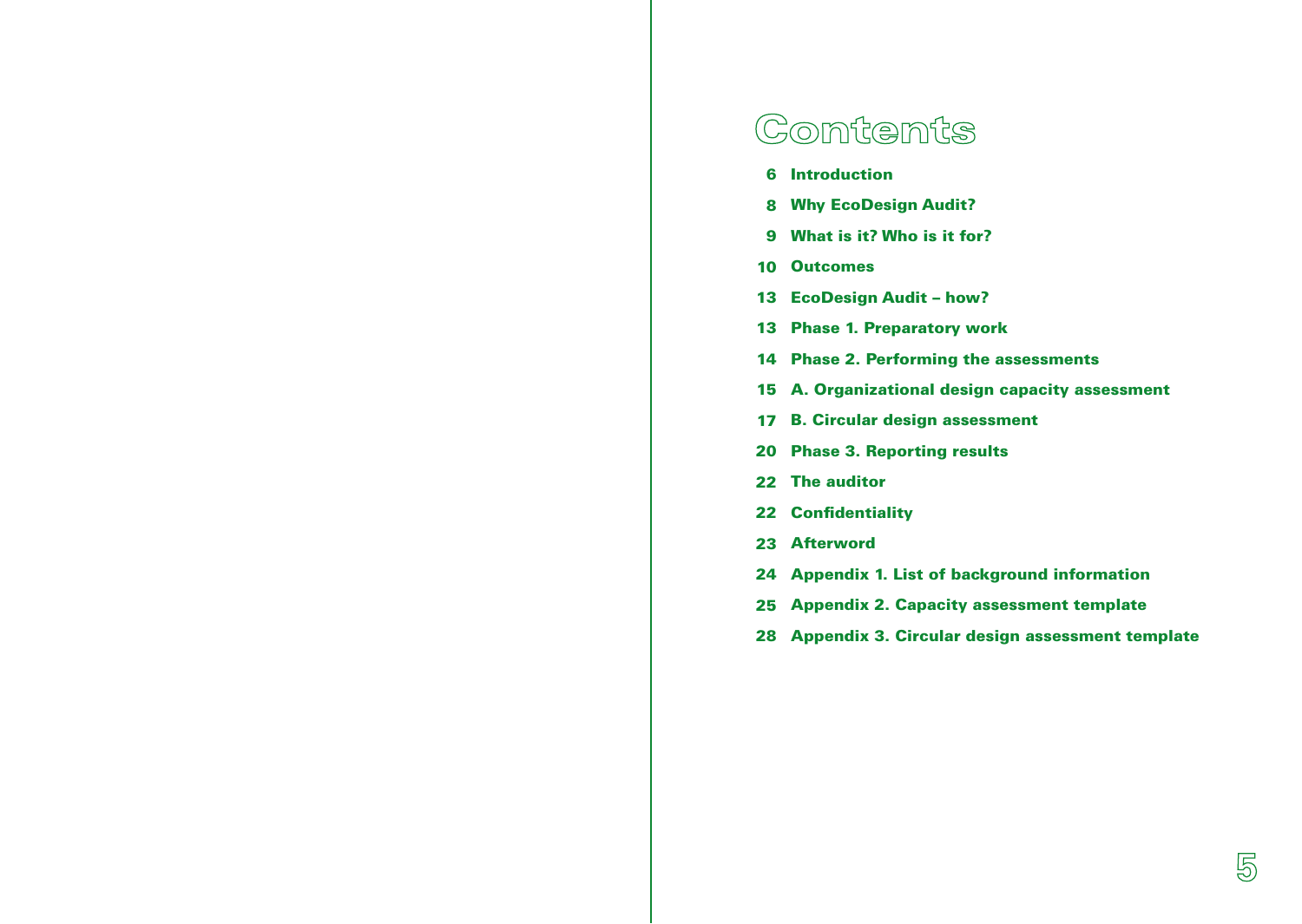# Introduction

<span id="page-3-0"></span>This handbook has been created to introduce the EcoDesign methodological guidance material (EcoDesign Audit).

To improve eco-innovation and eco-design performance organizations have to have a clear understanding of both their current and potential innovation and design capability as well as suitable eco-design strategies and practices. Although the eco-design should be a part of the organization's overall design process and business strategy to maintain and improve their products and services, it is still not easily measured and managed with traditional methods. Therefore, there is a need for a systematic assessment approach to drive improvement of the eco-design process.

There are no universal standards for carrying out an audit that covers different ecodesign/circular design aspects in the organization. The current EcoDesign Audit methodology is based on knowledge and experiences of previous similar initiatives of Estonian Design Centre and Sustainable Design Lab in coaching companies in the design support programs.1 Additional insight was brought from several other circular design guidelines. For example the circular design assessment method relies largely on the elements of Circular Economy Toolkit developed by the University of Cambridge.<sup>2</sup>

EcoDesign Audit is meant for small and medium size organizations (SMEs). It should be carried out by an auditor (external consultant or design manager) who has to follow recommended assessment steps in order to successfully gain a reliable, validated and integrated overview that encompasses the appropriate aspects and ends up providing clear recommendations in form of a report.

The audit recommendations will help the organizations to establish the basis for moving forward with product and

1 Circular design projects in Sustainable Design Lab (EKA) (see also [http://www.artun.ee/en/research-and-development/innolabs/news/\)](http://www.artun.ee/en/research-and-development/innolabs/news/) Estonian Design Centre strategic design support program Design Bulldozer (see also<https://disainikeskus.ee/et>, [http://www.designforeurope.eu/case-study/design-bulldozer\)](http://www.designforeurope.eu/case-study/design-bulldozer)

2 See also <http://circulareconomytoolkit.org>

ஜ

business development. They may be further developed and implemented with EcoDesign Sprint.

EcoDesign Audit has been developed by Sustainable Design Lab (SDL) of Estonian Academy of Arts as a part of the project "EcoDesign

Circle: EcoDesign as a driver of innovation in the Baltic Sea Region", partly funded by European Union Interreg Baltic Sea Region (BSR) program. It aims to increase the awareness of eco-design among the region's SMEs, design organizations and designers.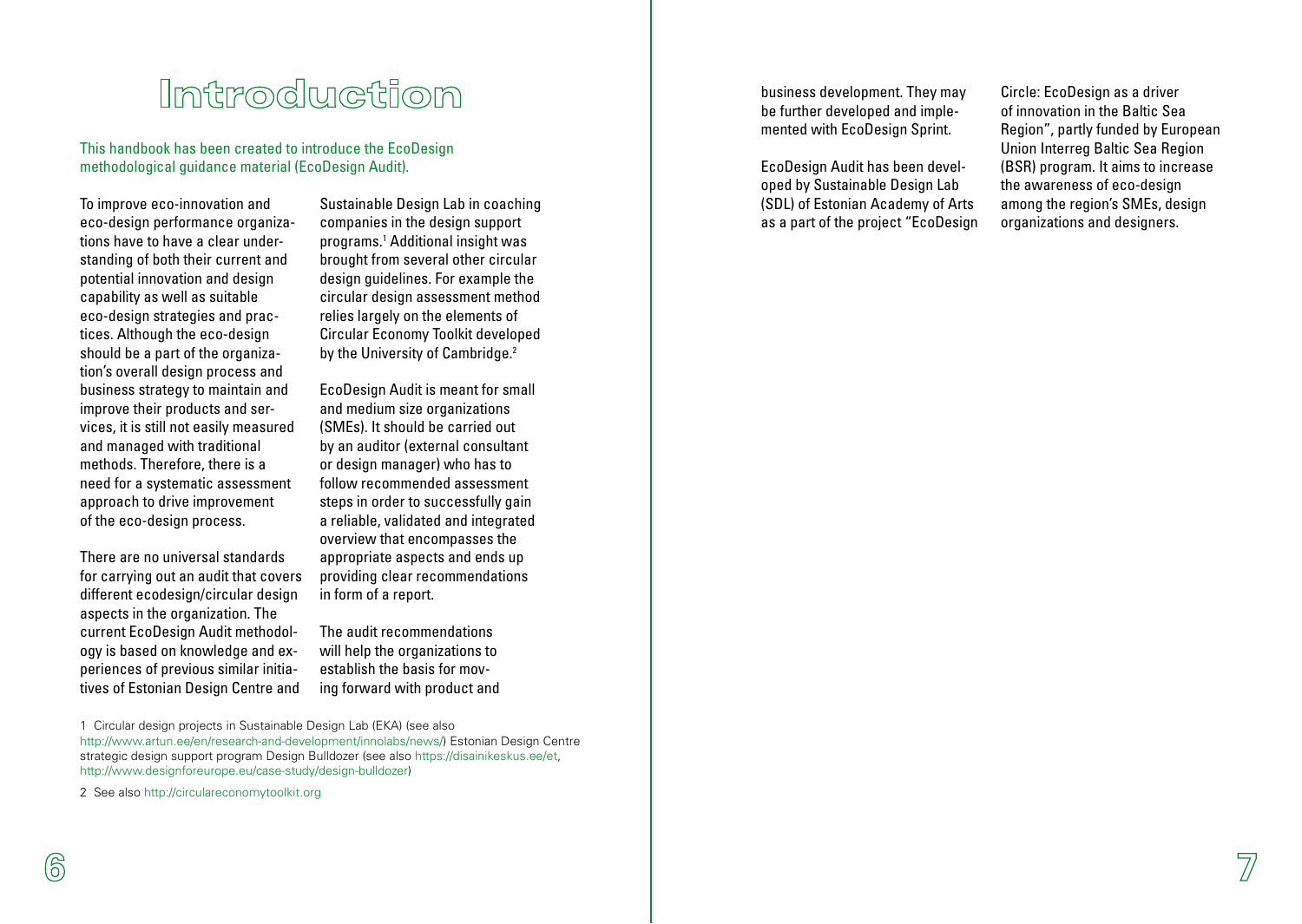# <span id="page-4-0"></span>Why EcoDesign  $\triangle$ wdfft?

All organizational systems should support innovation and design. Corporate managers often need an external assistance and means of auditing their organization's innovation capacity and mapping suitable eco-design approaches, especially when it comes to relatively new concept of circular design.

The EcoDesign Audit helps

- The organization to identify its design capability and performance. It provides an indication of what the organization needs to integrate the sustainability, design and circular economy related improvements into its business strategy and product development process.
- The organization to understand the eco-design and specifically the circular design concept as well as identify the possible circular design opportunities/approaches that can be used as a basis for further product/ service development process/project.

As such, the assessment is fast and is of great benefit in explaining also the circular economy as well as circular design concept, look at it from the organization's perspective and disseminating the insight amongst the employees.

# What is it? WWho is it for?

The aim of the EcoDesign Audit is to evaluate the design capacity and possible design approaches of organizations to integrate the design and circular economy related aspects into their product development process.

EcoDesign Audit is a diagnostic tool

- 1. To evaluate and map the existing strategy, organizational structure, processes and relevant design management aspects of the organization to identify the major needs, possible weaknesses and strengths.
- 2. To identify relative opportunities and possible design approaches to the product and service development from the eco-design/circular design perspective.

The audit is a step-wise process of assessment and analysis, which leads to recommendations for the improvement of design capacity and possible design approaches in the transition towards a circular economy model. This overview helps to understand the opportunities for improvement and untapped potential for the organization, may it be eco-design, circular business models or the development of new sustainable products/services.

EcoDesign Audit

- Can help any company or organization to analyze its current design capacity, strategy, practices and product development approaches.
- Is especially suitable for SMEs, because often they lack knowledge and resources to specialize on eco-innovation and to seek out appropriate eco/ circular design solutions.
- Is more suitable for already existing organizations, since the methodological approach focuses on the assessment of existing design management practices as well as existing products and services.

For the best results, the organization should have the following characteristics:

- Real desire and motivation to eco-innovate and improve the environmental performance of its products or services.
- Existence of at least a minimum capacity, internal organisation and resources to enable the organisation to carry out an eco-design project.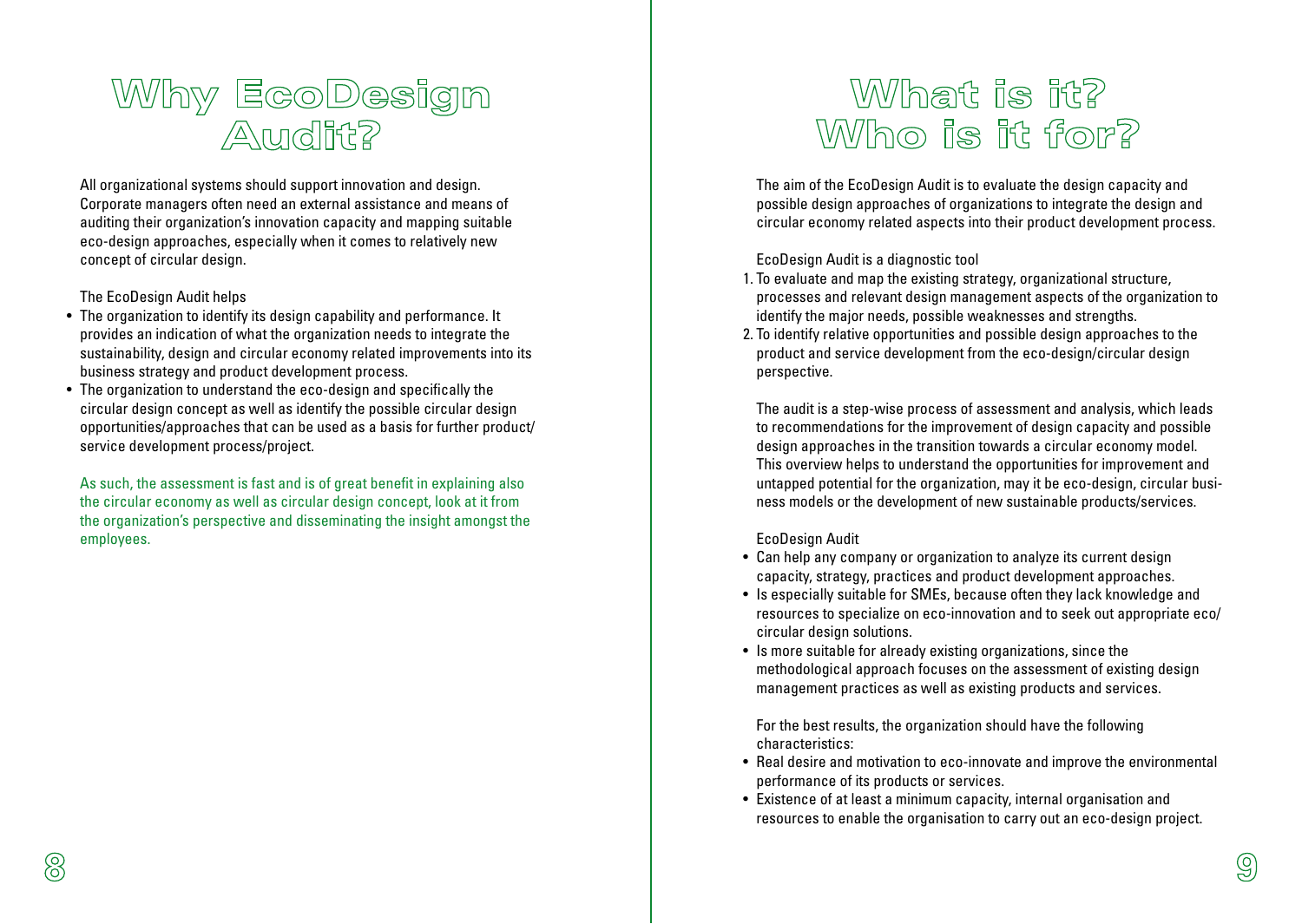### Outcomes

<span id="page-5-0"></span>The benefits for the participating organization:

- The audit reviews current design strategy and practices of an organization. The external consultant is able to advise on alternative and additional measures and techniques that organizations can adopt to improve and maximize their innovation and design capacities.
- It enhances the organization's design capability as well as identifies opportunities for eco-design based on circular economy.

The outcomes of the EcoDesign Audit are presented to the organization in a documented report. The results can also be presented in a visual manner (diamond graph), that allows to show of what organization is lacking and what are areas that need to be improved.

The report provides a foundation to assess the business potential of every circular improvement within its given context and organizational setting.

### Organisational Capacity Assessment Results

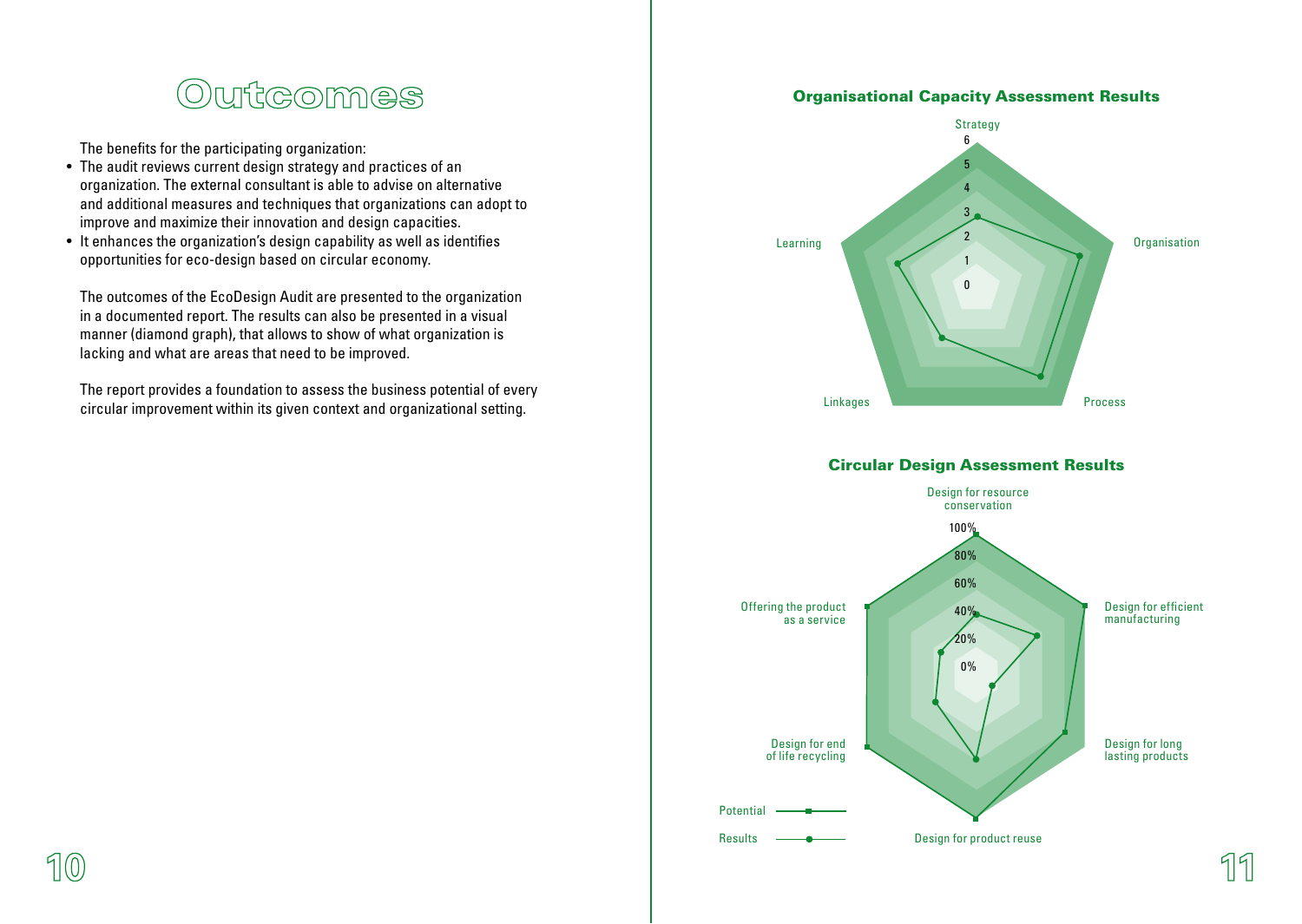<span id="page-6-0"></span>

## EcoDesign Audit how?

Technique and more specific approach of the EcoDesign Audit process can vary depending on the particularities of the organization, its size, activities as well as the overall aim and needs of the audit.

The EcoDesign Audit consists of three phases:

- 1. Preparatory work
- 2. Performing the assessments
- 2.1 Design Capacity Assessment
- 2.2 Circular Design Assesment
- 3. Report

Usually the audit is a combination of short site visit, interview(s) (design capacity assessment) and a workshop (circular design assessment). The main focus and scope of the audit is agreed together with the audited organization prior to the audit and on average will take approximately 5 days to complete from initial scoping, performing assessments and completion of a draft report.

### Phase 1. Preparatory work

The objective:

- 1. To collect the basic information about the audited organization and its activities (e.g. its products and services, financial performance and organizational structure) and additional information on design management, competitive position, supplier and customer relationships.
- 2. To prepare the audit plan (time schedule, involved personnel, logistics, meetings/workshop facilitation arrangements) is also prepared and agreed with audited organization.

During the preparatory work, the auditor should get acquainted to sector specific developments and relevant circular design opportunities. Proper preparation ensures that the auditor selects the most appropriate approach that helps to reach the audit objectives the best.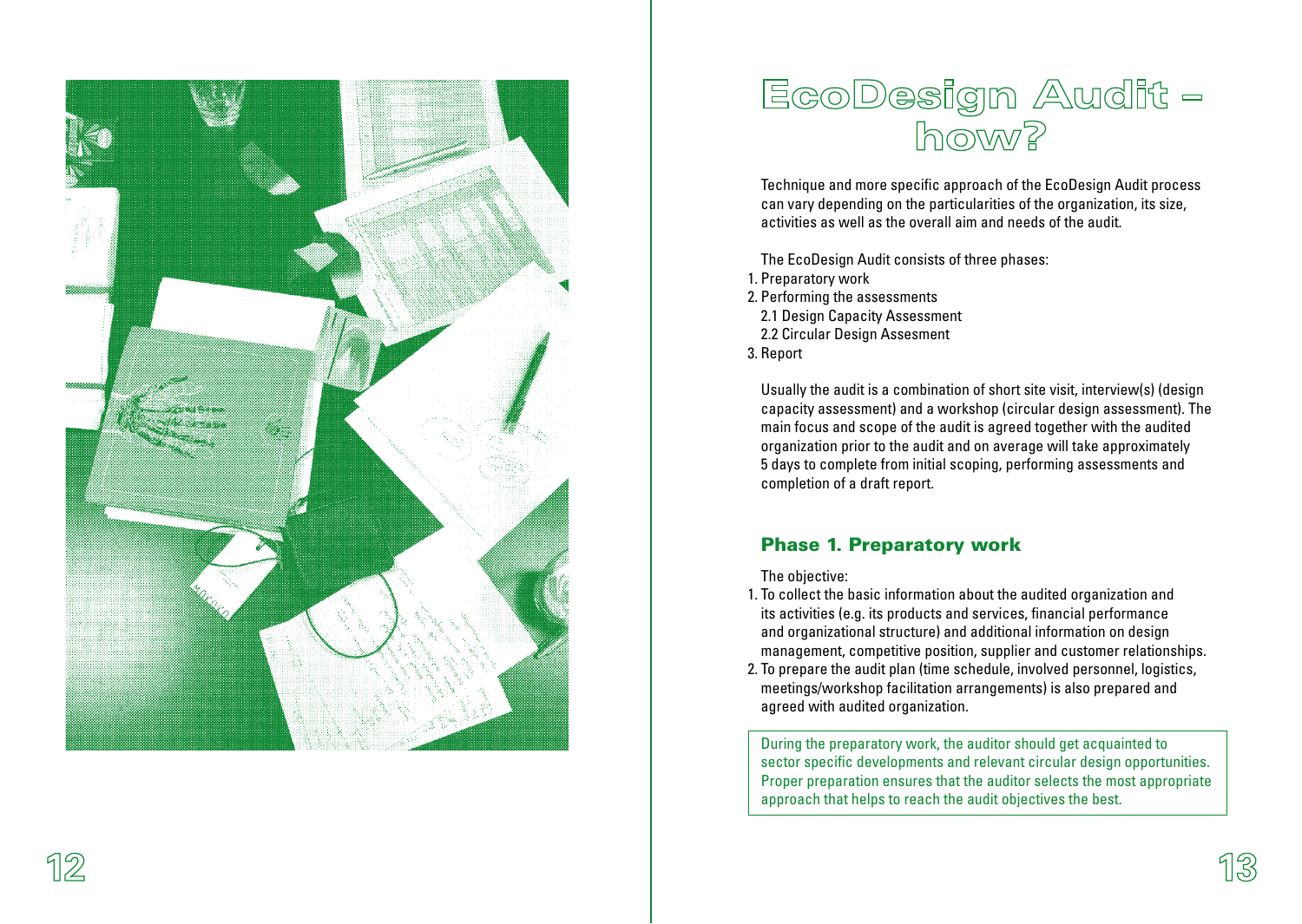<span id="page-7-0"></span>

**Figure 1.** Structure of EcoDesign Audit

The relevant background information helps

- To understand the organization, its opportunities and constraints when dealing with (eco/circular)design.
- To define better the audit process and prepare for the assessments (e.g. develop and customize the questionnaire and prepare the workshop).

The background information can be collected based on the list of questions/data (see Appendix 1). This list can be sent to the relevant organization personnel for completion.

### Phase 2. Performing the assessments

Main data collection and analysis is carried out in the form of two separate assessments:

- 1. Organizational design capacity assessment
- 2. Circular design opportunity assessment

#### A. Organizational design capacity assessment

The objective of the capacity assessment is to discover the (eco/circular)  $\gamma$  design capacity<sup>1</sup> of the organization – it determines the current design management processes and practices, strengths and weaknesses of the organization's and identifies ways to improve product design practice throughout the organization.

During this assessment, a number of factors or dimensions<sup>2</sup> that shape the organization's innovation and (eco/circular) design capacity will be analyzed:

#### **Strategy**

The assessment looks at the following major areas:

- Whether the organization has a strategy and well-managed strategic planning process in place that supports eco-design.
- Whether innovation and design is appreciated by entire organization.
- Whether the organization has put in place mechanisms that effectively implement the organization's strategy and values.

#### **Organization**

The following areas should be examined:

- Does the organizational structure encourage, rather than stifle, innovation and design through effective top-down, bottom-up, and lateral communication and coordination within the organization.
- Does management have put in place a system that encourages employees to bring forth new ideas.
- Are the roles and responsibilities regarding the design process clearly defined.

#### **Process**

This dimension examines the existence, robustness and flexibility of the organization's product development process. In addition, the assessment looks at the organization's ability to manage its internal product design processes.

1 Design capacity is defined as an organization's proficiency to gather, assimilate and implement knowledge about design. Eco/circular design is integral part of an overall design and business strategy of an organization.

2 The innovation and design capacity assessment framework is based on so-called Innovation Diamond model proposed by Tidd, Bessant and Pavitt (Managing Innovation. 3rd ed. John Wiley & sons, Ltd, 2005) that is widely used for measuring the innovation and product development capability of organisations.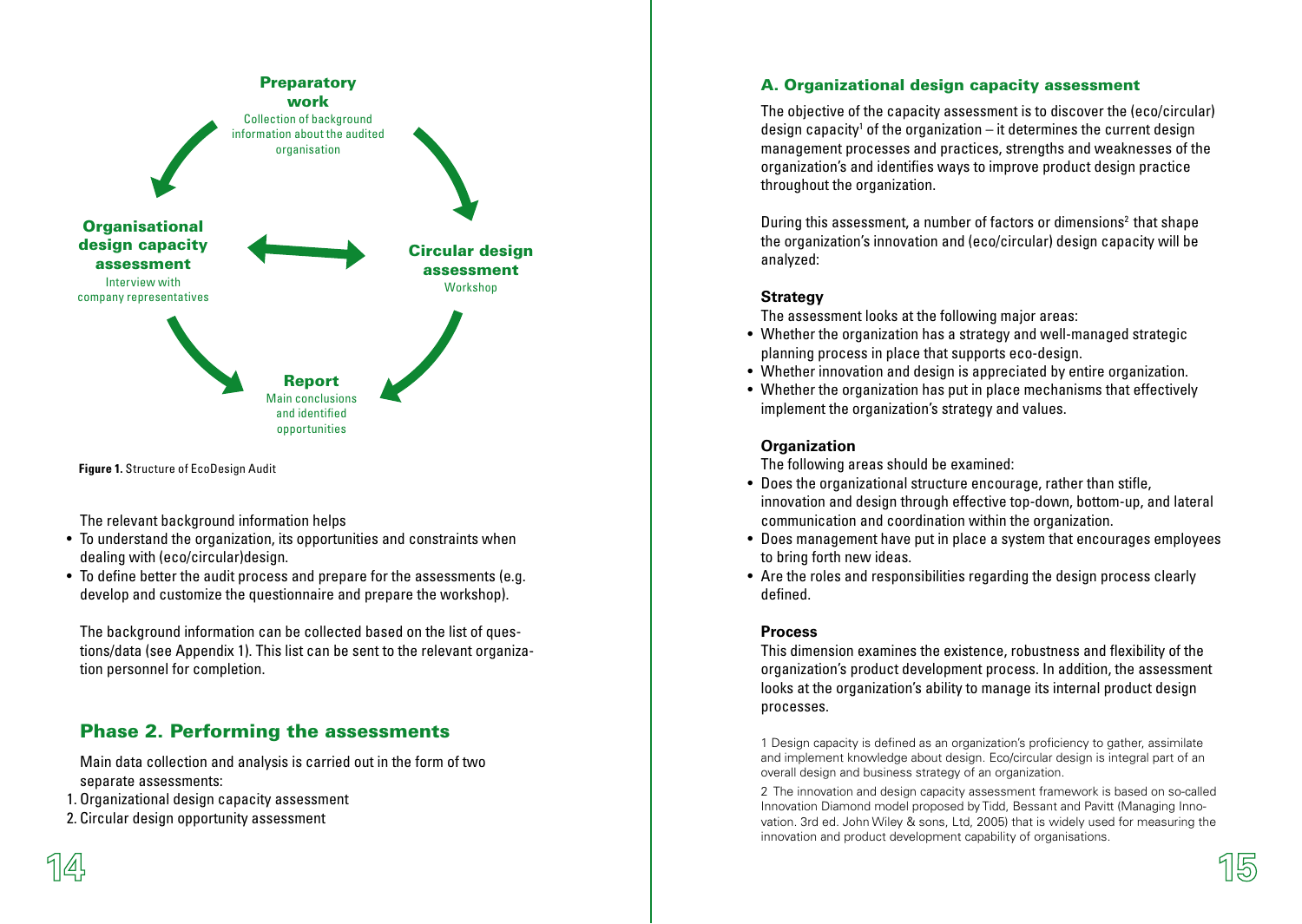#### <span id="page-8-0"></span>**Linkages**

This dimension examines the organization's ability to cooperate and create relationships with external entities (such us customers, suppliers, research institutions, consultancies, business partners, etc). More specifically, it examines the potential of these links to provide knowledge/information to the organization. The close cooperation with possible partners is especially relevant in implementing successful circular business models.

#### **Learning**

The assessment:

- Tries to gauge the organization's commitment to the training and development of its employees.
- Examines the organization's ability to gather knowledge/information from its linkages and other external factors (e.g legal, economical, sociocultural, technological developments) that can influence the organization's business.
- Takes a look at the organization's ability to learn from its successes and failures.
- Examines the firm's ability to share these learnings to the entire organization.

The auditor can use also other frameworks or models to assess the innovation and(eco/circular) design capacity of the organization.

Each of the above mentioned dimensions are measured by a set of questions to evaluate and assess the organization performance along the corresponding dimension (see also Appendix 2. Capacity assessment template).

The auditor should assign a score to each of the question to define the performance level for every dimension that thus helps to define the overall profile of the organization's innovation and (eco/circular)design management.

The necessary information for the evaluation is collected during the initial phase and during a short interview (1-3 hours) with top manager or other key people of the organization.

It is up to auditor to choose a technique for documenting the results of the interview, based on his/her experience. It is recommended to prepare a checklist of issues or more specific questions (relevant to the audited organization) that can be used as a basis for interviews. This helps to evaluate more systematically the level (and assign score for defined questions in the attached assessment template) of organization's performance under each evaluated dimension. It is recommended to summarize the evaluation/ assessment result under each scoring question with a short comment/conclusion. This helps to prepare the audit report in the later stage.

#### B. Circular design assessment

The objective of the circular design assessment is to identify potential opportunities or approaches for improvement of product/service and business model of audited organization according to circular economy principles.

The circular design assessment is based on Ecodesign Strategy Wheel concept that is adapted to the context of the circular economy. It describes the range of circular design approaches that organizations can use to develop their products and business models. The circular design

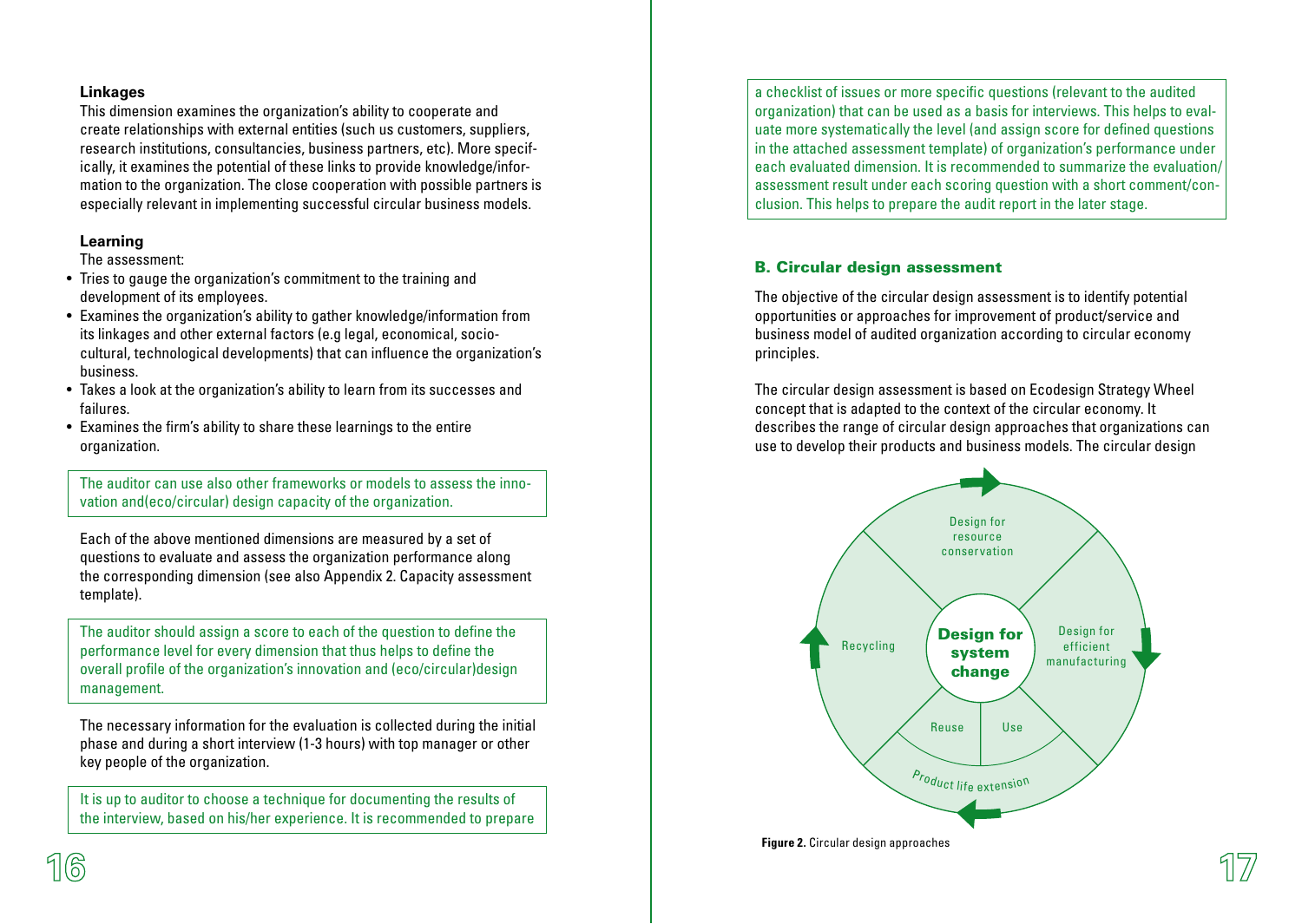approaches are presented in categories related to product life cycle stages starting with product design that takes into account the material considerations or resource conservation aspects and followed by typical product circular life cycle based stages – manufacturing, product use and end of life stage.

In addition, design for system change (more specifically product as a service model) is included to the assessment (see Figure 2 and Table 1).

The circular design assessment is carried out in the form of a 3-hour workshop.

It's important that all key employees whose work is related to product development attend the workshop.

The workshop usually covers the following issues:

- Introduction to the circular economy
- Overview of circular design approaches/opportunities and related circular business models
- In-depth opportunities discussion and evaluation of their potential regarding to organization context (based on attached assessment checklist)
- Summary and next steps

The auditor facilitates the discussion and evaluation based on circular design assessment checklist that follows the above-mentioned set of circular design approaches (see Appendix 3). The checklist is a list of aspects that provide support for the analysis and evaluation of organization's potential in implementing different circular design approaches. The assessment provides an indicator of potential areas of improvement of product circular design aspects and related business opportunities.

The circular design assessment checklist is filled by the auditor, based on the discussion with workshop participants. Each aspect of each circular design opportunity/approach category is assessed on the scale of low-to-high by marking an "x" to any of the five positions. The results are provided as a percentage of circular progress is given, subjective to the participants' opinion. 0% means no circular opportunities exist or are implemented so far and 100% means all circular opportunities have been used exhaustively.

#### **Table 1.** Categorisation of circular design approaches

| <b>Product material</b><br>and composition<br>related design                                                  | Product<br>manufacturing                                                                                                                                                                                                                      | Product<br>life extension                                     |                                                            | Product/material<br>recycling                                             | Design for<br>system<br>change                                          |
|---------------------------------------------------------------------------------------------------------------|-----------------------------------------------------------------------------------------------------------------------------------------------------------------------------------------------------------------------------------------------|---------------------------------------------------------------|------------------------------------------------------------|---------------------------------------------------------------------------|-------------------------------------------------------------------------|
| Design for<br>resource<br>conversation                                                                        | Design for<br>efficient<br>manufacturing                                                                                                                                                                                                      | Design for<br>long lasting<br>products                        | Design for<br>product<br>reuse                             | Design for end of<br>life recycling                                       | Offering the<br>product as a<br>service                                 |
| <b>Reduced and</b><br>optimised<br>materials in<br>product                                                    | Preventing<br>and minimising<br>waste<br>production                                                                                                                                                                                           | Product<br>durability<br>Fase of                              | Design for<br>products to<br>be reusable<br>as is          | Design for end<br>of life product<br>disassembly for<br>material recovery | Pay per<br>service $unit -$<br>offering the<br>services of<br>a product |
| Considered<br>choice of<br>materials<br>(e.g. recycled<br>materials,                                          | maintenance<br><b>Finding use to</b><br>and repair<br>manufacturing<br>for product<br>waste and by-<br>durability in use<br>products<br>Product up-<br>gradability and<br><b>Energy</b><br>efficiency<br>$adaptability -$<br>e.g. modularity, | Design for<br>ease of<br>repair and<br>refurbish for<br>reuse | Design for end of<br>life collection and<br>transportation | Product<br>$renting -$<br>offerina<br>access to the                       |                                                                         |
| recyclable<br>materials.<br>non-hazardous                                                                     |                                                                                                                                                                                                                                               |                                                               |                                                            |                                                                           | product                                                                 |
| materials, local<br>materials<br><b>Reduced</b><br>spectrum<br>of materials                                   | Use of<br>renewable<br>energy                                                                                                                                                                                                                 | standardized<br>components,<br>customization<br>etc           |                                                            |                                                                           |                                                                         |
| Packaging<br>$design -$<br>material use and<br>recycability,<br>packaging<br>functionality/<br>optimality etc |                                                                                                                                                                                                                                               |                                                               |                                                            |                                                                           |                                                                         |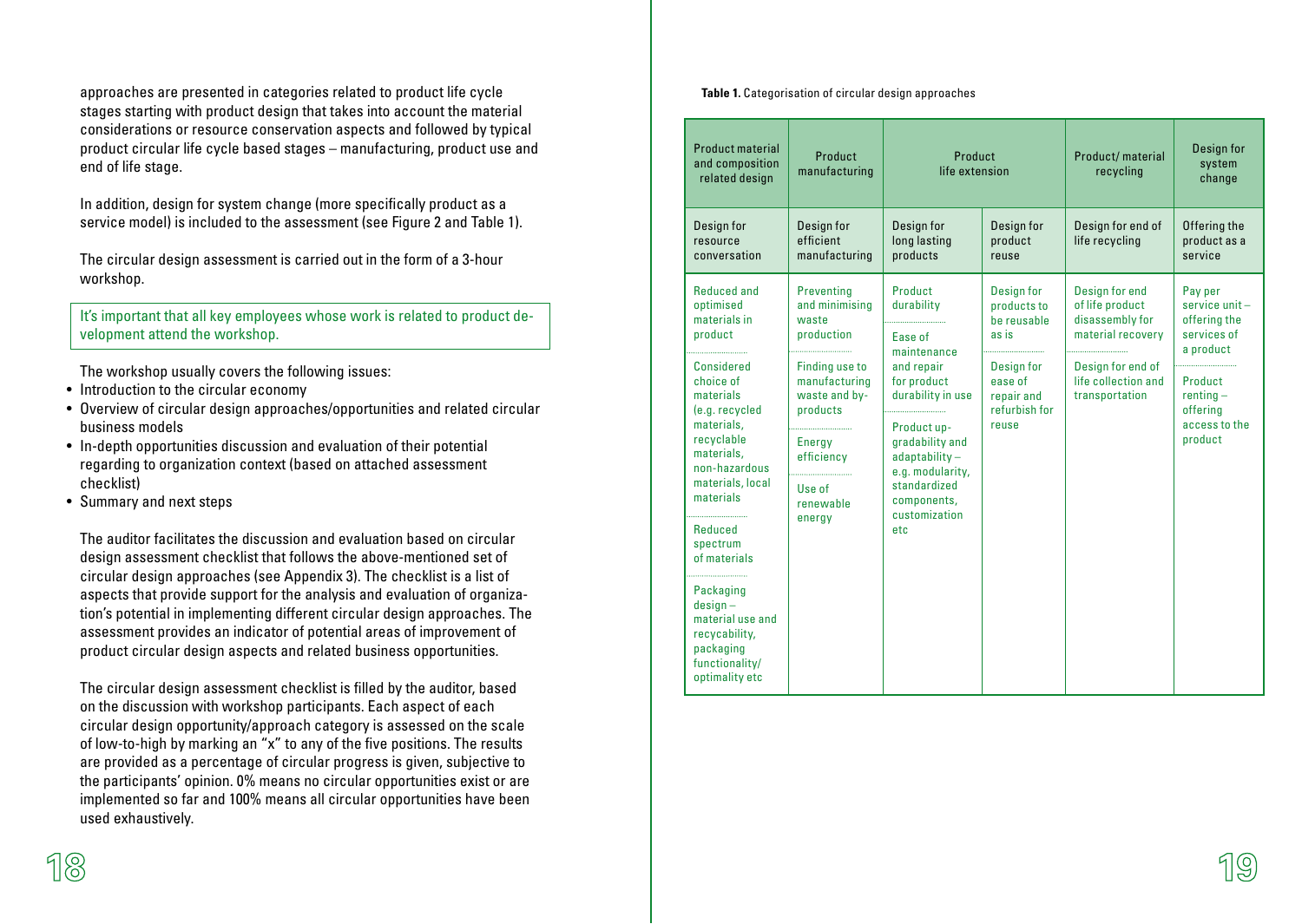<span id="page-10-0"></span>Based on the results of the discussion and evaluation the facilitator creates summary that will be presented in the audit report.

### Phase 3. Reporting results

The outcomes of the EcoDesign Audit are presented to the organization in a documented report. The initial results with main conclusions and identified opportunities will be presented to and discussed with company manager(s) before preparing the final report. This is advised because it is very likely that company managers will have a deeper insight into certain findings. The final report will be then presented to the company.

It is often valuable to organize a special seminar to present and discuss the results of the audit and agree upon the possible further activities related to a possible product development project.

The report provides a foundation to assess the business potential of each and every circular improvement within its given context and organizational setting.

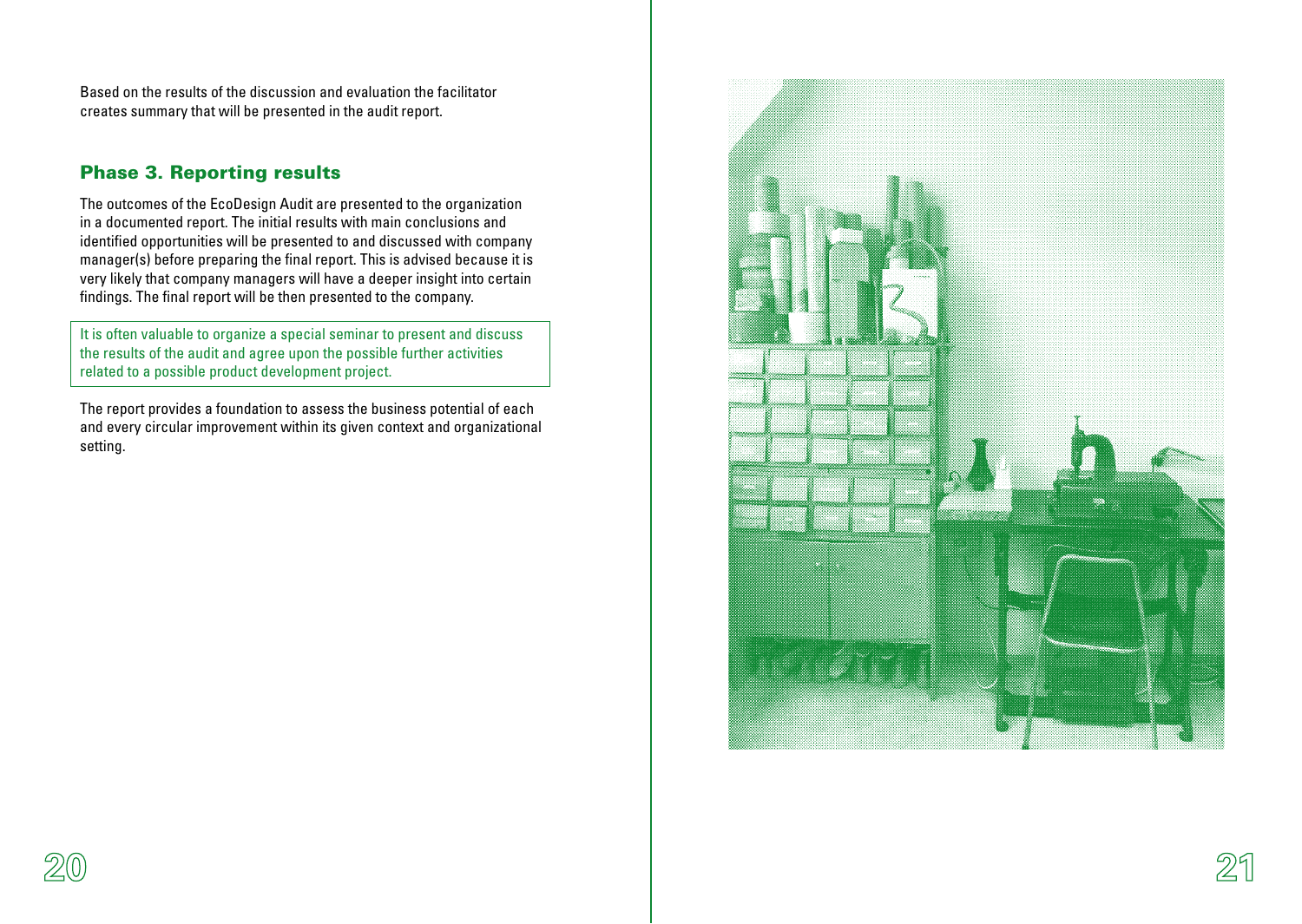# The auditor

<span id="page-11-0"></span>The EcoDesign Audit is carried out by an external consultant(s) (design managers or experts) in close cooperation with the management and personnel of the examined organization.

Whether it is a single consultant/design manager or a group of experts depends on the size and complexity of the examined organization.

#### The auditor

- Should be a qualified expert capable of performing analysis and diagnosis, having previous experiences in the field and extensive knowledge related to design practices and product development problems in SMEs.
- Should have:
- Substantial experience in working with, auditing or consulting in innovation and design with several companies.
- Understanding of the audited business sector.
- Knowledge of the sustainability, environmental and circular design issues.
- Knowledge of the auditing technique and familiar with the EcoDesign Audit methodology through a training course.
- Psychological awareness and a range of soft skills around interaction with company representatives and managers.

The most important items needed for a successful audit are cooperation and good communication between the auditor and the client.

# Confidentiality

Throughout the audit period and beyond, confidentiality on the part of the auditor (all participating consultants and experts) must be assured since many sensitive areas of the organization's operations would be covered. It is highly recommended to sign a confidentiality agreement between the audited organization and the auditor(s) prior to starting the audit process.

# Affterwword

The objective of EcoDesign Audit is to become a strategic tool in developing the organization's business operations.

The EcoDesign Audit method has been developed with great people and companies. Special thanks to Sustainable Design Lab (SDL) of Estonian Academy of Arts, Anne Raudaskoski from Ethica Oy and all the companies who carried out the pilot audits! Our warmest thanks also to Design Forum Finland and Swedish Industrial Design Foundation who helped us to run pilots in Finland and Sweden.

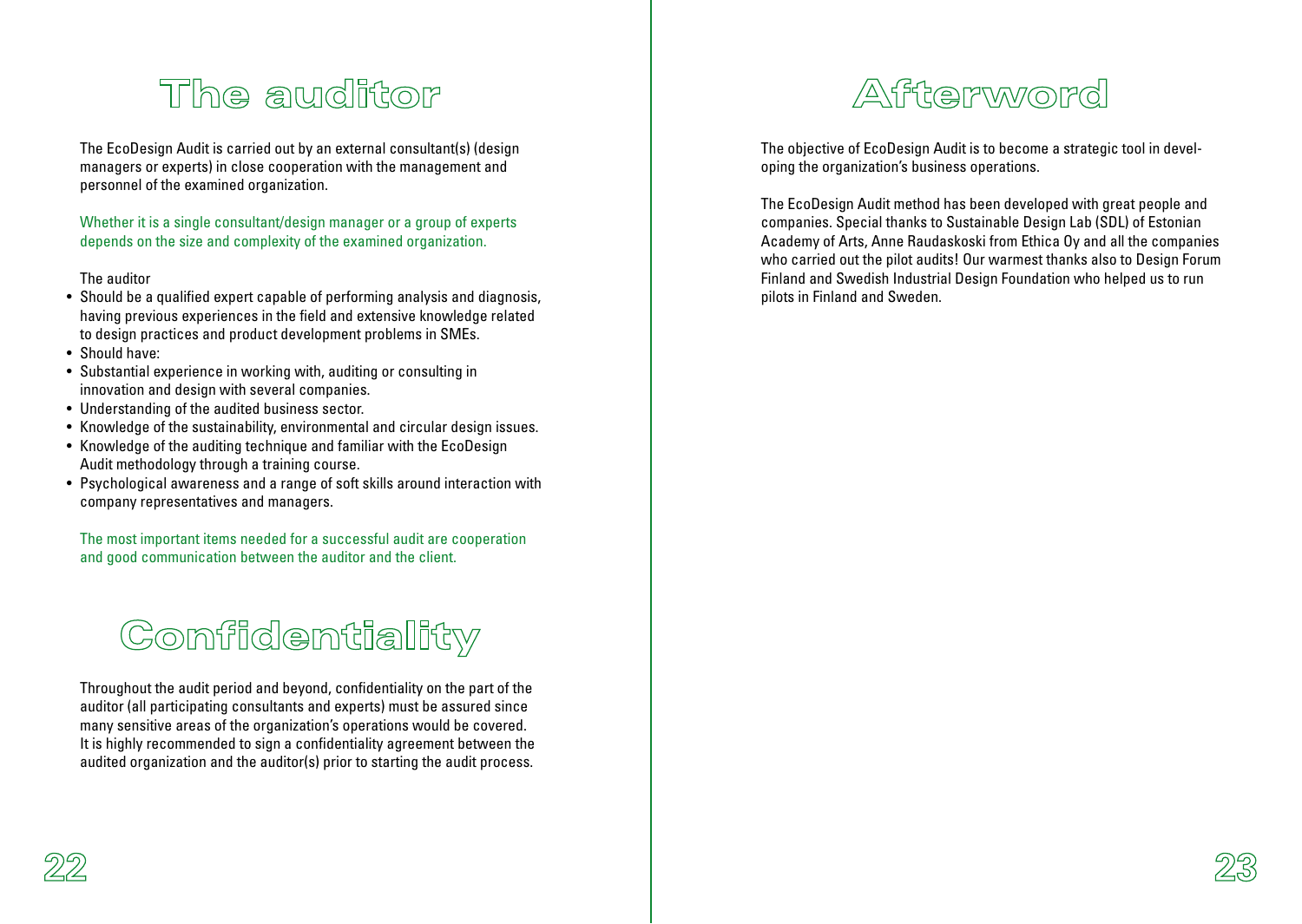### <span id="page-12-0"></span>Appendix 1. List of background information Appendix 2. Capacity assessment template

| Number of employees                                                                                           |                                                                     |
|---------------------------------------------------------------------------------------------------------------|---------------------------------------------------------------------|
| Turnover/business growth (last 5 years)                                                                       |                                                                     |
| Net profit                                                                                                    |                                                                     |
| Main (economic) activities (NACE)                                                                             |                                                                     |
| Main products/services                                                                                        |                                                                     |
| Main clients/customer groups                                                                                  |                                                                     |
| Main markets                                                                                                  |                                                                     |
| The share of own products/services                                                                            | <b>None</b>                                                         |
| (developed by the company itself)                                                                             | $\frac{0}{n}$                                                       |
| The proportion/share of new products                                                                          | <b>None</b>                                                         |
| developed or improved during the last<br>five years                                                           | $\frac{9}{6}$                                                       |
| What is the uncertainty level related to                                                                      | o Low (use of known and proven<br>approaches/technologies)          |
| designed products/services?                                                                                   | o Average (integration of innovations<br>leading to some unknowns)  |
|                                                                                                               | o High (very innovative and creative<br>projects/products/services) |
|                                                                                                               | • Does not apply                                                    |
| Product design/development budget<br>(euro/year)                                                              |                                                                     |
| Usual size of a design team assigned to                                                                       | No one                                                              |
| a Project                                                                                                     | <b>Number</b>                                                       |
| What are the important past problems<br>the organisation has had with customers,<br>products, personnel, etc? |                                                                     |

|                | <b>Strategy</b>                                                                                                                                                              |            |               |    | <b>Comments</b> |
|----------------|------------------------------------------------------------------------------------------------------------------------------------------------------------------------------|------------|---------------|----|-----------------|
|                | Assessed factor                                                                                                                                                              | <b>YES</b> | <b>PARTLY</b> | N0 |                 |
| $\mathbf{1}$   | Does the organisation understand the<br>benefits of innovation and (eco)design?                                                                                              |            |               |    |                 |
| $\overline{2}$ | Is the innovation/design incorporated<br>to organisation's startegy or strategic<br>planning process?                                                                        |            |               |    |                 |
| 3              | Are the sustainability/environmental<br>issues integrated to organisation's<br>strategy?                                                                                     |            |               |    |                 |
| 4              | Does the organisation have a well-<br>managed strategic planning process<br>that support the (eco)design (including<br>clear objectives and planned activites)?              |            |               |    |                 |
| 5              | Is the innovation/design strategy<br>known and understood through<br>the organisation?                                                                                       |            |               |    |                 |
| 6              | Are the strategic coals and targets<br>monitored regularly?                                                                                                                  |            |               |    |                 |
|                | <b>Organisation</b>                                                                                                                                                          |            |               |    | Comments        |
|                | Assessed factor                                                                                                                                                              | <b>YES</b> | <b>PARTLY</b> | N0 |                 |
| 1              | Does the organisational structure<br>support innovation and product<br>development/design?                                                                                   |            |               |    |                 |
| $\overline{2}$ | Is the top management committed<br>(provide appropriate leadership) and<br>ready to provide neccessary resources<br>for the innovation and product develop-<br>ment process? |            |               |    |                 |
| 3              | Are the roles and responsibilities<br>clearly defined?                                                                                                                       |            |               |    |                 |
| 4              | Does the organisation have sufficent<br>internal capacity and skills for product<br>development (incl. ecodesign)?                                                           |            |               |    |                 |
| 5              | Do people work together in mixed<br>role teams (practice to create 'project<br>teams')?                                                                                      |            |               |    |                 |
| 6              | Is there a reward and recognition<br>system that supports innovation and<br>product development?                                                                             |            |               |    |                 |



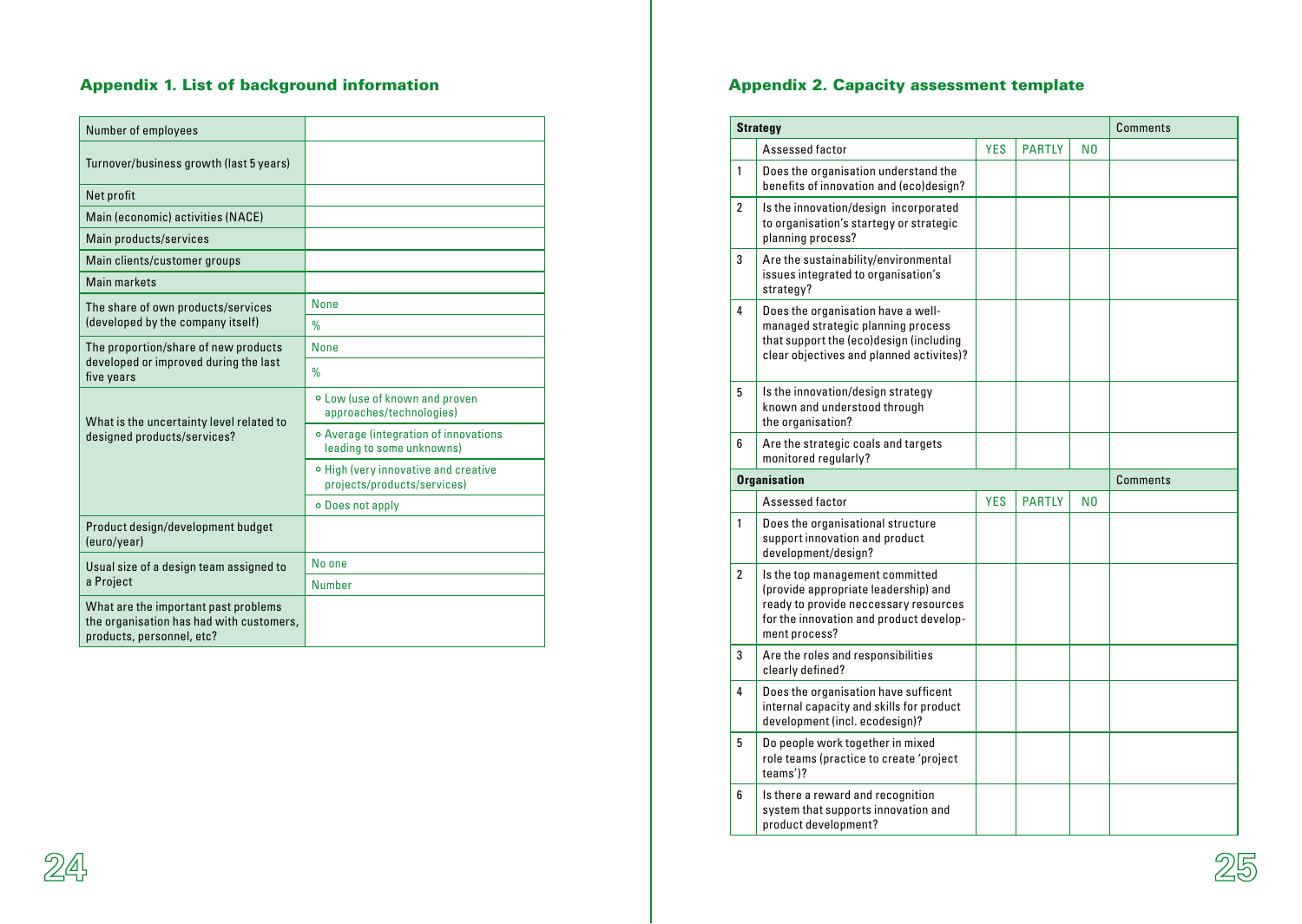|              | <b>Process</b>                                                                                                                                                           |            |               |                | <b>Comments</b> |
|--------------|--------------------------------------------------------------------------------------------------------------------------------------------------------------------------|------------|---------------|----------------|-----------------|
|              | Assessed factor                                                                                                                                                          | <b>YES</b> | <b>PARTLY</b> | N <sub>0</sub> |                 |
| $\mathbf{1}$ | Does the organisation have stan-<br>dardised work processes established,<br>implemented and maintained?                                                                  |            |               |                |                 |
| 2            | Is the product development process<br>well designed and managed?                                                                                                         |            |               |                |                 |
| 3            | Are project management capabilities<br>well developed?                                                                                                                   |            |               |                |                 |
| 4            | Does the organisation have well func-<br>tioning internal and external communi-<br>cation (marketing) system in place?                                                   |            |               |                |                 |
| 5            | Does everyone (not just marketing)<br>understand customer needs?                                                                                                         |            |               |                |                 |
| 6            | Does the organisation have sufficent<br>infrastructure and technology in place?                                                                                          |            |               |                |                 |
|              | <b>Linkages</b>                                                                                                                                                          |            |               |                | <b>Comments</b> |
|              | Assessed factor                                                                                                                                                          | <b>YES</b> | <b>PARTLY</b> | N <sub>0</sub> |                 |
| $\mathbf{1}$ | Does the organisation have means in<br>place to to disseminate information<br>and generate support (use of networks,<br>social platforms, other communication<br>means)? |            |               |                |                 |
| $\mathbf{2}$ | Does the organisation have maintained<br>a reliable source of new knowledge (e.g<br>cooperation with consultants/experts,<br>universities or research centres)?          |            |               |                |                 |
| 3            | Does the organisation maintain (win-<br>win) relationships with its suppliers?                                                                                           |            |               |                |                 |
| 4            | Does the organisation have developed<br>networks to engage the individuals or<br>groups they are working to serve?                                                       |            |               |                |                 |
| 5            | Does the organisation participate in the<br>work of sectorial/professional organisa-<br>tions (unions, clusters, associations,<br>etc)?                                  |            |               |                |                 |
| 6            | Does the organisation benchmark<br>agains the competitors?                                                                                                               |            |               |                |                 |

|                | Learning                                                                                                                                                                                     | <b>Comments</b> |               |                |  |
|----------------|----------------------------------------------------------------------------------------------------------------------------------------------------------------------------------------------|-----------------|---------------|----------------|--|
|                | Assessed factor                                                                                                                                                                              | <b>YES</b>      | <b>PARTLY</b> | N <sub>0</sub> |  |
| 1              | Does the organisation have<br>performance targets in place across<br>activities?                                                                                                             |                 |               |                |  |
| $\overline{2}$ | Does the organisation have metrics that<br>help in diagnosing its innovation/design<br>management activities?                                                                                |                 |               |                |  |
| 3              | Does the organisation have a feedback<br>and learning (e.g learning from past<br>mistakes and success) system in the<br>place?                                                               |                 |               |                |  |
| 4              | Does the organisation have a procedure<br>to identify and analyse the main exter-<br>nal risk and opportunities (e.g legal,<br>economical, socio-cultural, technologi-<br>cal developments)? |                 |               |                |  |
| 5              | Is there an effective market/customer<br>feedback mechanism in place?                                                                                                                        |                 |               |                |  |
| 6              | Are the learnings shared to the entire<br>(relevant people) organisation?                                                                                                                    |                 |               |                |  |

YES - 1 point; PARTLY - 0,5 point; NO - 0 point

### Example: Organisational Capacity Assessment Results

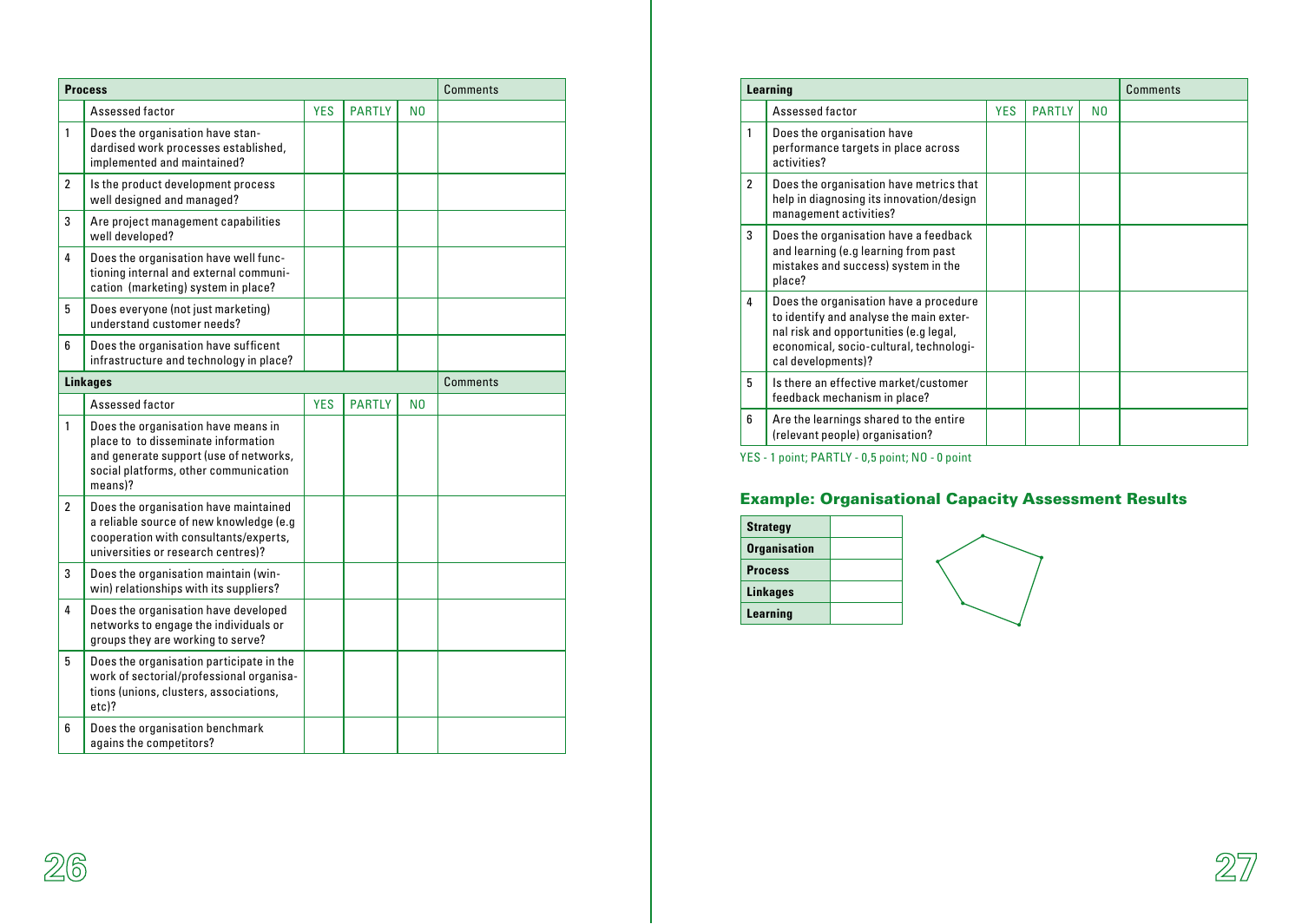<span id="page-14-0"></span>

|                                                           | Has<br>potential?<br>Mark: Y/N     | If yes, assess your performance<br>by marking "x" |              |              |   |  |              |      | <b>Max</b><br>potential<br>at | Current<br>circular<br>progress | <b>Comment</b> |
|-----------------------------------------------------------|------------------------------------|---------------------------------------------------|--------------|--------------|---|--|--------------|------|-------------------------------|---------------------------------|----------------|
| 50%<br><b>Product materials and composition</b>           |                                    |                                                   |              |              |   |  |              |      |                               | 44%                             |                |
| Design for resource conservation                          |                                    |                                                   |              |              |   |  |              |      |                               |                                 |                |
| Material use                                              | Y                                  | low                                               | $\mathbf{x}$ |              |   |  |              | high |                               |                                 |                |
| Use of recycled materials                                 | Y                                  | low                                               |              |              | X |  |              | high |                               |                                 |                |
| Use of recyclable materials                               | Y                                  | low                                               |              |              |   |  | $\mathbf{x}$ | high |                               |                                 |                |
| Use of eco-efficient materials                            | Y                                  | low                                               |              |              |   |  | $\mathbf{x}$ | high |                               |                                 |                |
| Use of locally sourced materials                          | N                                  | low                                               |              |              |   |  |              | high |                               |                                 |                |
| Contains harmful substances                               | N                                  | low                                               |              |              |   |  |              | high |                               |                                 |                |
| Spectrum of materials used                                | N                                  | low                                               |              |              |   |  |              | high |                               |                                 |                |
| Packaging                                                 | N                                  | low                                               |              |              |   |  |              | high |                               |                                 |                |
| <b>Product manufacturing</b>                              |                                    |                                                   |              |              |   |  |              | 50%  | 38%                           |                                 |                |
|                                                           | Design for efficient manufacturing |                                                   |              |              |   |  |              |      |                               |                                 |                |
| Production waste created                                  | Y                                  | low                                               | $\mathbf{x}$ |              |   |  |              | high |                               |                                 |                |
| Value of waste found in- and<br>outside the company       | N                                  | low                                               |              |              |   |  |              | high |                               |                                 |                |
| Energy efficiency in production                           | N                                  | low                                               |              |              |   |  |              | high |                               |                                 |                |
| Use of renewable energy                                   | Y                                  | low                                               |              |              | x |  |              | high |                               |                                 |                |
|                                                           | <b>Product life extension</b>      |                                                   |              |              |   |  |              |      | 60%                           | 45%                             |                |
|                                                           | Design for long lasting products   |                                                   |              |              |   |  |              |      |                               |                                 |                |
| Product durability - expected<br>life span of the product | γ                                  | low                                               |              |              |   |  | X            | high |                               |                                 |                |
| Ease of maintenance for user                              | Y                                  | low                                               |              | $\mathbf{x}$ |   |  |              | high |                               |                                 |                |
| Ease of repair for user                                   | N                                  | low                                               |              |              |   |  |              | high |                               |                                 |                |
| Product's warranty                                        | N                                  | low                                               |              |              |   |  |              | high |                               |                                 |                |
| Product upgradability<br>and adaptability                 | Y                                  | low                                               |              |              |   |  | X            | high |                               |                                 |                |

Appendix 3. Circular design assessment template

Appendix 3. Circular design assessment template

| Design for product reuse                       | 100%                              | 75% |  |   |  |  |   |      |      |      |  |
|------------------------------------------------|-----------------------------------|-----|--|---|--|--|---|------|------|------|--|
| Product's reuse potential                      | ٧                                 | low |  | X |  |  |   | high |      |      |  |
| Product's reuse or second hand<br>retail       | Y                                 | low |  |   |  |  | x | high |      |      |  |
| Ease of repair and refurbish for<br>reuse      | Y                                 | low |  |   |  |  | x | high |      |      |  |
| <b>Material recycling</b>                      |                                   |     |  |   |  |  |   | 100% | 100% |      |  |
| Design for end of life recycling               |                                   |     |  |   |  |  |   |      |      |      |  |
| Product & material collection<br>after use     | γ                                 | low |  |   |  |  | x | high |      |      |  |
| Ease of separating materials                   | Y                                 | low |  |   |  |  | x | high |      |      |  |
| Design for system change                       |                                   |     |  |   |  |  |   |      | 100% | 100% |  |
|                                                | Offering the product as a service |     |  |   |  |  |   |      |      |      |  |
| Products' use intensity                        | γ                                 | low |  |   |  |  | X | high |      |      |  |
| Number of customers paying<br>per service unit | Y                                 | low |  |   |  |  | x | high |      |      |  |
| Number of products rented                      | γ                                 | low |  |   |  |  | x | high |      |      |  |
| <b>OVERALL</b>                                 |                                   |     |  |   |  |  |   |      | 68%  | 58%  |  |

### **Circular Design Assessment Results**

| <b>Current circular progress</b>   |      |  |  |  |  |
|------------------------------------|------|--|--|--|--|
| Design for resource conservation   | 44%  |  |  |  |  |
| Design for efficient manufacturing | 38%  |  |  |  |  |
| Design for long lasting products   | 45%  |  |  |  |  |
| Design for product reuse           | 75%  |  |  |  |  |
| Design for end of life recycling   | 100% |  |  |  |  |
| Offering the product as a service  | 100% |  |  |  |  |

| <b>Max potential</b>               |      |
|------------------------------------|------|
| Design for resource conservation   | 50%  |
| Design for efficient manufacturing | 50%  |
| Design for long lasting products   | 60%  |
| Design for product reuse           | 100% |
| Design for end of life recycling   | 100% |
| Offering the product as a service  | 100% |